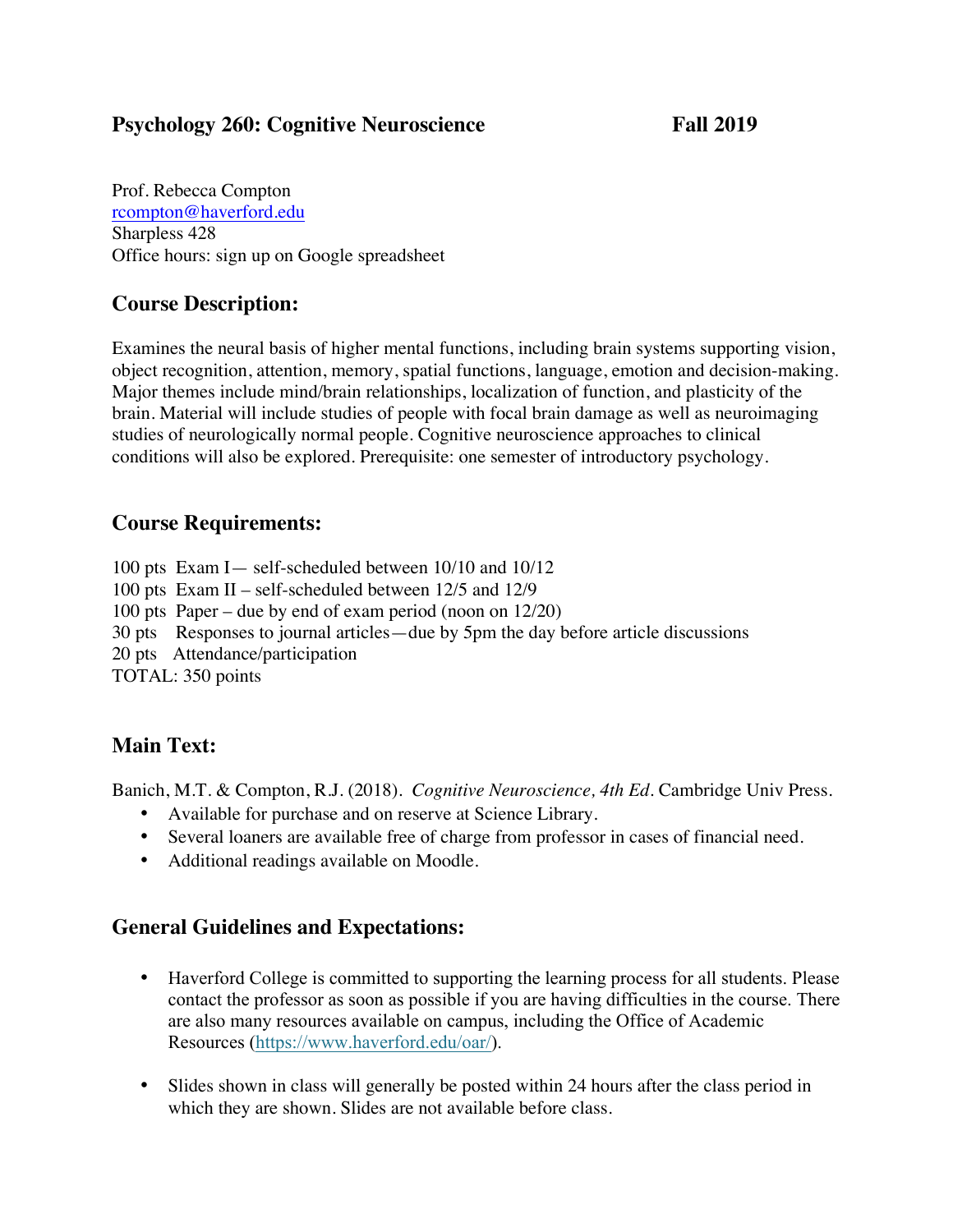- The professor aims to respond to email queries within one business day. Emails received by the professor on the weekend and in late-night hours will usually not receive attention until sometime in the next business day. Please plan accordingly.
- Students are responsible for attending class. Students who miss class due to illness or emergency should inform the professor, get notes from another student, and then meet with the professor if the student has any specific questions.
- Deadlines are generally non-negotiable except in cases of medical emergency, personal catastrophe, or undue hardship. Please communicate with the professor as soon as possible if any of these situations affects your ability to meet deadlines.
- Cell phones should be on vibrate during class and should be viewed only in the case of emergencies during class.
- Laptops can be a source of distraction for you and your fellow students. You may use a laptop to take notes, but if you choose to do so, please email the professor to let her know that is your preferred method of note-taking. Using laptops during class for non-class activities (e.g., shopping, social media, emailing, doing reading for other classes) is disrespectful to the professor and fellow students and is not permitted.

#### **Accommodations and Inclusion Statement:**

- Haverford College is committed to providing equal access to students with a disability. If you have (or think you have) a learning difference or disability – including mental health, medical, or physical impairment – please contact the Office of Access and Disability Services (ADS) at hc-ads@haverford.edu. The Coordinator will confidentially discuss the process to establish reasonable accommodations.
- Students who have already been approved to receive academic accommodations and want to use their accommodations in this course should share their verification letter with the professor and also make arrangements to meet with the professor as soon as possible to discuss their specific accommodations. Please note that accommodations are not retroactive and require advance notice to implement.
- It is a state law in Pennsylvania that individuals must be given advance notice if they are to be recorded. Therefore, any student who has a disability-related need to audio record this class must first be approved for this accommodation from the Coordinator of Access and Disability Services and then must speak with the professor. Other class members will need to be aware that this class may be recorded.